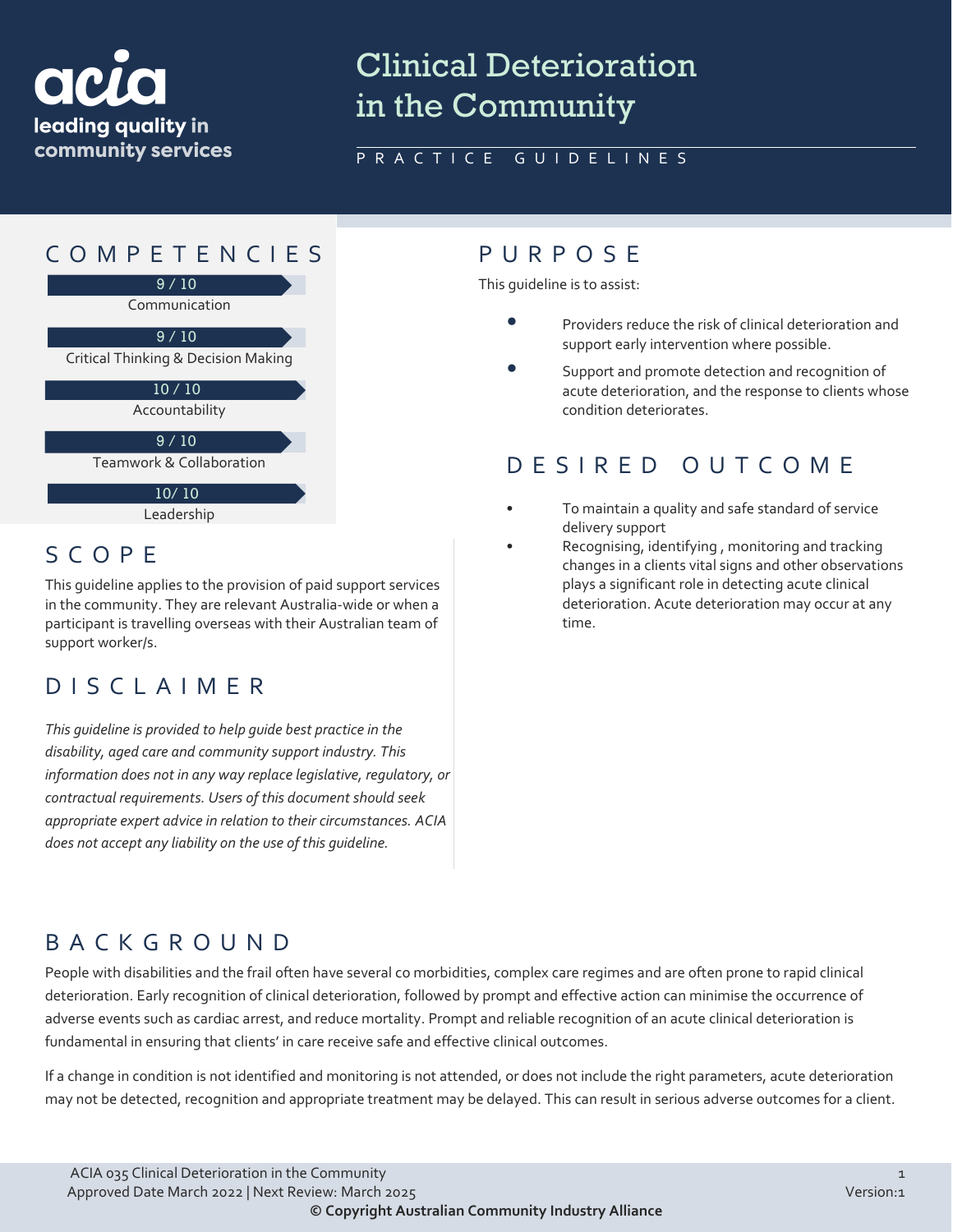To be able to detect changes in a client's clinical presentation a client's vital signs and other parameters for detecting deterioration in their physical, mental or cognitive condition is required to be monitored and measured. Monitoring needs to occur at the appropriate frequency (number of times per day) and for the appropriate duration (number of days or weeks) the treating General Practitioner (GP) or treating specialist will determine the required level of clinical monitoring and observation. Consistent documentation of measured vital signs and other observed indicators is important in allowing changes to be tracked and then escalated appropriately for treatment, assisting acute deterioration to be detected and recognised. It is as equally important to ensure that these changes are documented, communicated, continuously observed and changes in clinical condition are reported.

Clients will experience different illness trajectories depending on the primary diagnosis and presence of other diseases (co-morbidities). Illness trajectories that are acute or recognised as a medical emergency will warrant immediate review and treatment indicating an acute clinical deterioration.

## DEFINITIONS & SUPPORTING INFORMATIO N

**Community Supports and/or Services** is defined as the provision of paid supports and services in a service user's home or community. It includes but is not limited to, the following activities of daily living:

- personal care or support
- housework or domestic assistance
- transport assistance
- community access
- social support
- nursing services
- clinical supports
- gardening and home maintenance
- palliative care
- respite care

**Support Worker** - A paid person who assists people to perform tasks of daily living so as to participate in social, family and community activities in the person's home and their community. Support Workers have been commonly known in the past as attendant care worker, disability worker, aged care worker, community worker, homecare worker, care worker or paid carer.

**Service Provider** - Organisation or person accountable for the delivery of supports to Clients.

**Carer** - a person that provides supports to the Client at no cost (generally family or friend).

**Support Worker Competency** - trained and assessed as competent by a Registered Nurse or a person deemed competent by the provider to safely and appropriately perform a specified task as a support worker.

**Client** means the service user, participant, user, care recipient, consumer or person receiving the nursing or support services.

**Plan** means a Service Plan, Support Plan or Individual Plan (however titled – the plan) is a document developed in response to a request for service. It is developed by a Registered Nurse or a person deemed competent by the provider from the service provider, prior to the commencement of service delivery. It outlines the expected outcomes of the requested care/services and the tasks, duties and interventions required to meet the care and service needs of the client (within the parameters of the funding program). The plan guides and directs the individual support worker or Registered Nurse in their day-to- day delivery of the services.

**Registered Nurse** means a person who has completed the prescribed educational preparation, demonstrated competence for practice, and is registered and licensed with the Australian Health Practitioner Regulation Agency (AHPRA) as a Registered Nurse.

**Competent** means having been trained and assessed by a registered nurse or enrolled nurse or approved assessor as competent to safely and appropriately perform a specified task.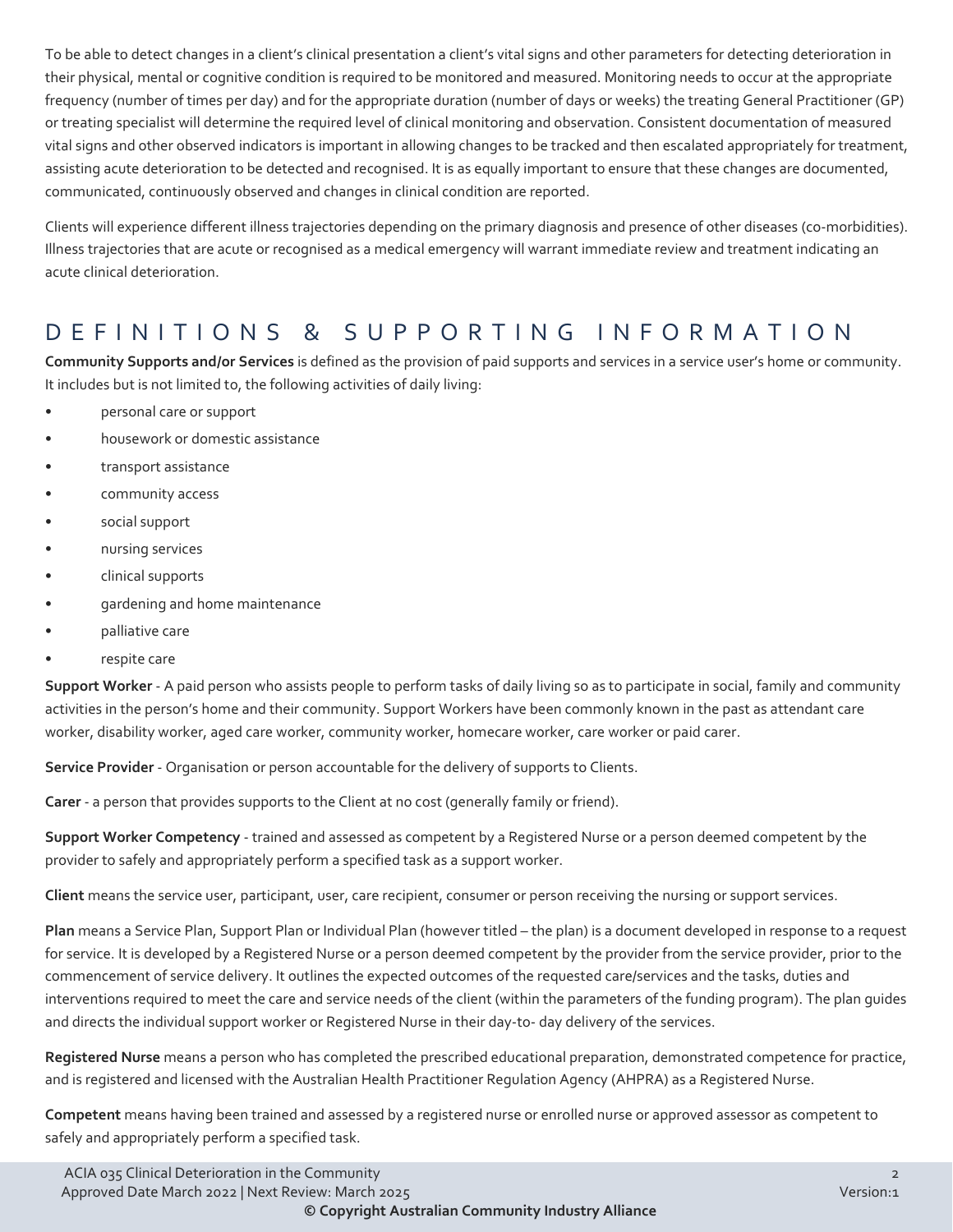# GUIDELINE

### **Recognising an Acute Clinical Deterioration**

Clients whose acute deterioration is detected and recognised during the early stages, need clinical care and treatment to prevent further clinical deterioration in consultation with the client's nominated GP. Clients who deteriorate very suddenly or severely need a rapid response from clinicians with advanced skills such as emergency services and hospitalisation.

ACIA recommends that Registered and Enrolled Nurses need to identify their competence in the use of the ISBAR and the Acute Care Decision Guidelines as key requirements for recognizing and responding to an acute clinical deterioration episode. Support workers should receive education on Recognising a Deteriorating Client. These tools will assist to further develop nurses communication, clinical management/triaging skills and critical thinking skills when responding to the needs of the deteriorating client.

### **Clinical Governance**

Support worker uses the organisations safety and quality systems when:

- implementing policies and procedures for recognising and responding to acute clinical deterioration in clients;
- managing risks associated with recognising and responding to acute client deterioration;
- identifying training requirements for recognising and responding to acute client deterioration. -

When recognising and responding to acute deterioration to:

- actively involve clients in their own care
- meet the client's information needs
- support client with shared decision making.

Care Assessments & Plans:

- Map of Life
- Advance Care Directives
- Palliative Care Plans
- Nursing Care Plans
- Work Instructions
- Client Choice & Decision Making
- Dignity & Risk

### **Responding to Acute Clinical Deterioration**

All workers are required to identify, communicate changes in a clients presentation. Clinical and non-clinical workers are trained, within their scope, to use the systems in place to manage early recognition of and response to acute deterioration. Registered Nurses should monitor for physiological changes, understand the escalation parameters for clients and respond in a timely manner.

Measurable physiological abnormalities occur prior to adverse events such as cardiac arrest, unplanned admission to intensive care and unexpected death.

These signs can occur both early and late in the deterioration process. Regular measurement and documentation of vital signs and other physiological observations is an essential requirement for recognising clinical deterioration.

Regular measurement and documentation of physiological observations are an essential requirement when monitoring and responding to a client who is clinically deteriorating.

Start with assessment of the clients' current vital signs, consult with the Acute Care Decision Guidelines and/ or Medical Practitioner (or Nurse) expert advice to assist with determining whether vital signs and presentations are unstable or stable. Undertake a focused head to toe examination. Client observations and assessments are be completed and recorded on the client's progress notes when:

- client is observed to be clinically deteriorating;
- as requested by the clients nominated Medical Practitioner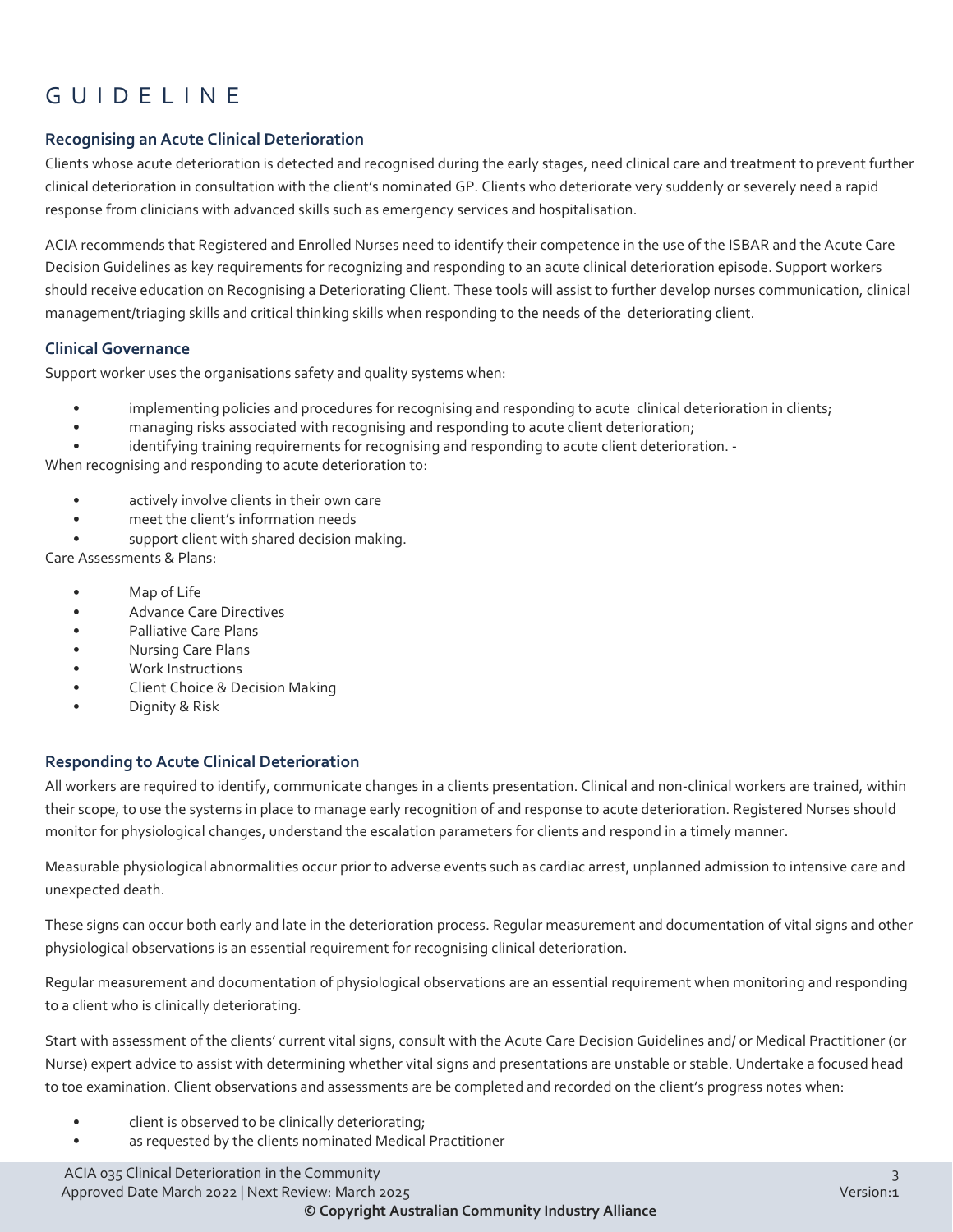Review the clients medical and clinical history - if cognitively impaired, review additional history from other workers or family. Review medications for potential side effects (withhold medication in consultation with GP - ensure this is clearly recorded on the medication chart). Review client's medication chart for signs of error or newly administered medication. Identify changes that may be related to diagnosed medical conditions and check client's allergy information. Identify any other changes that may have occurred by using the forms above which includes:

- Weight loss;
- Persistent symptoms despite optimal treatment for underlying conditions;
- Change in nutrition and hydration status.

The treating GP is to be contacted and consulted, to select an appropriate treatment pathway. The client may need to be admitted to hospital; or once the GP has been consulted, the appropriate treatment pathway is identified and implemented whilst the client is still being monitored in the care home as per the GP directive.

### **Clinical Documentation**

Effectively recognising and responding to acute physiological deterioration requires appropriate communication of diagnosis and overall goals of care. This involves appropriate documentation within the client's file, as well as communicating information in a timely process.

Workers are to document the above observations/actions and assessments in the client's progress.

Check the clients Palliative Care and Advanced Care Preference and adhere to any directives. If no directives are in place, appropriate clinical interventions are to be initiated to try and stabilise the client.

Where the client has an in date Palliative Care and Advanced Care Preference, the details of the plan are relayed and confirmed with the client and their nominated Person Responsible / Enduring POA.

Record this discussion and all consultations and actions in the client's progress notes and ensure the incident is documented.

Initiate appropriate clinical interventions to try and stabilise the client and record interventions in the client's progress notes in a contemporaneous manner.

### **Clinical Communication**

Communicate clinical deterioration to all workers providing care to the client at handover and throughout the shift as deemed appropriate. Workers are to use the Identify Situation-Background-Assessment-Recommendation (ISBAR) tool to communicate with health or clinical personnel.

Workers are to document any clinical observations and assessments and contact the client's GP if:

- any of the above-mentioned clinical observations or assessments are out of the client's usual range, and/or
- new significant pain evident, and/or
- injury evident, and/or
- potential side effects from medication,
- and/or nil or poor urine output.

Contact should be conducted verbally and not relied upon email, message bank or fax.

If unable to contact client's usual GP then phone Locum GP service or after business hours service for GP. If locum GP service / afterhours GP unable to attend in timely manner then phone ambulance service immediately and transfer client to hospital.

Changes in the client clinical condition/presentation needs to be relayed in an appropriate, detailed and structured way using the principles of the ISBAR. Communicating information about a client's clinical deterioration is required to be provided in a structured and effective way to the attending medical officer or team and to clinicians providing emergency assistance.

In certain circumstances the treating GP will identify clinical thresholds to manage the clients clinical deterioration such as documenting a Medical Practitioners Directive for an identified physiological condition clearly identifying a clinical parameter or combination of parameters that indicate abnormality.